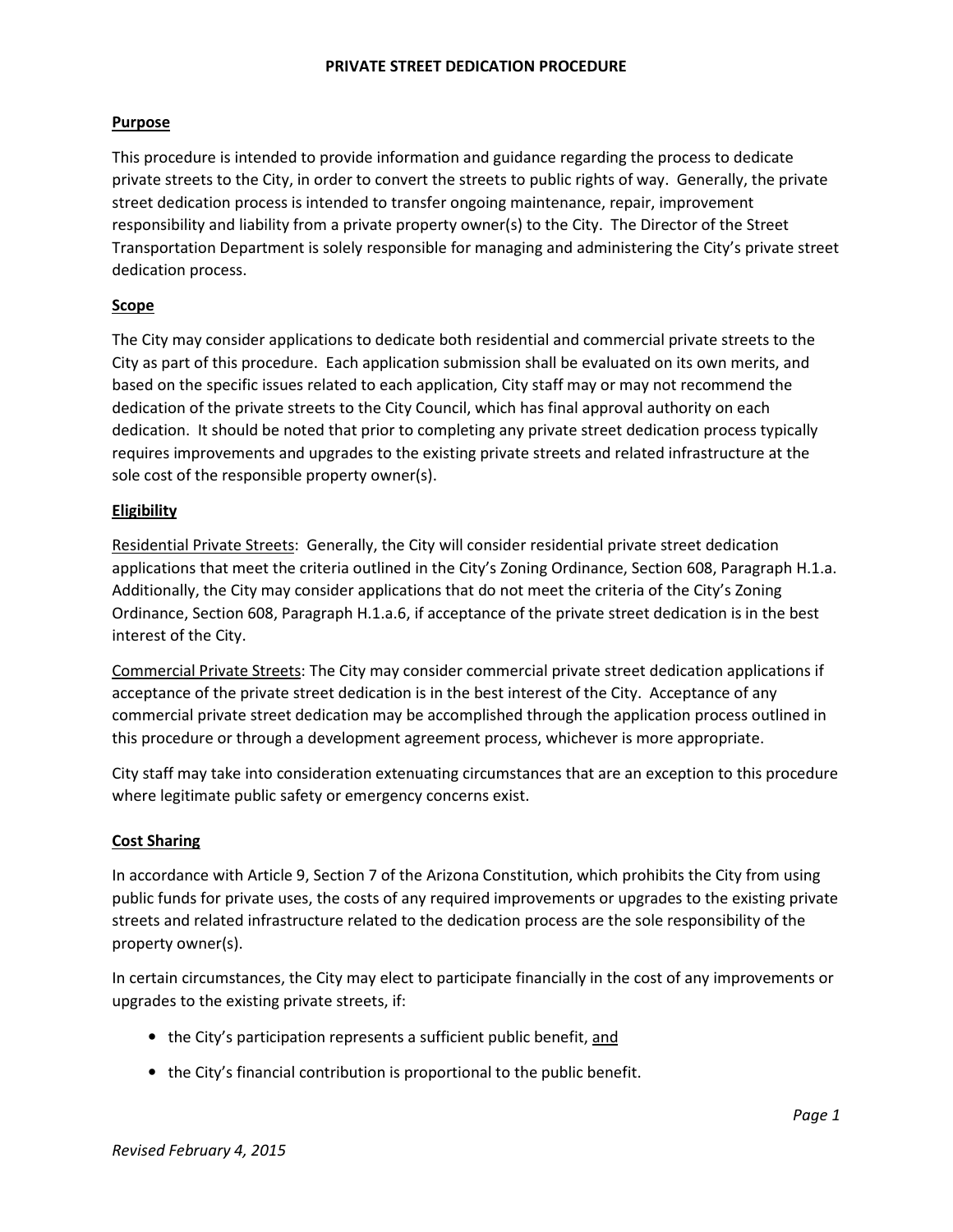## Application Process

Before formally applying with the City of Phoenix for the dedication of a private street, please review the application process with the Street Transportation Representative. Prospective applicants may call (602) 262-6284 to schedule an appointment. Upon completion of the review with the Street Transportation's representative, prospective applicants may elect to proceed with the private street dedication process.

There are three steps in the private street dedication process, and each must be successfully completed before a dedication request can be considered for approval by formal City Council action. The three steps are outlined below.

#### STEP ONE – PRE-APPLICATION

Prospective applicants shall submit a pre-application to the City for review. The pre-application includes the following:

- a. Signed acknowledgement form (Appendix A), and
- b. Written letter including details concerning the proposed dedication, and requesting the Street Transportation Department proceed with pre-application step of the private street dedication process.

The pre-application will be reviewed by City staff. The City's pre-application review involves a pass/fail test of the Zoning Ordinance, Section 608, Paragraph H.1.a. The six separate criteria are applied to the streets that would be dedicated to the City:

- 1. The street is not designated as a collector or major street.
- 2. There are no restrictions to public access to the street.
- 3. Pavement width shall be 33.16 feet from back of curb to back of curb.
- 4. Pavement thickness and design shall be in accordance with Maricopa Association of Government Standards (M.A.G. Standards).
- 5. All terminations shall contain 40 foot radius right-of-way (cul-de-sacs).
- 6. The street has been constructed prior to March 19, 1986.

Generally, all six criteria must be met in order for a private street to be dedicated to the City. If criterion #6 is not met, the City may elect to proceed with the dedication process if it is determined to be in the best interest of the City.

The pre-application review also includes an on-site visual inspection to determine if the City requirements can be met for the requested dedications. The on-site visual inspection will include, but is not limited to, the following physical conditions:

- a.) Building setbacks must meet zoning requirements for dedicated streets and design requirements for vehicles.
- b.) All intersection and mid-block lighting must meet with City of Phoenix street lighting standards.
- c.) The pavement material and depth must meet with City of Phoenix and (M.A.G.) Standards. Pavement core testing may be required.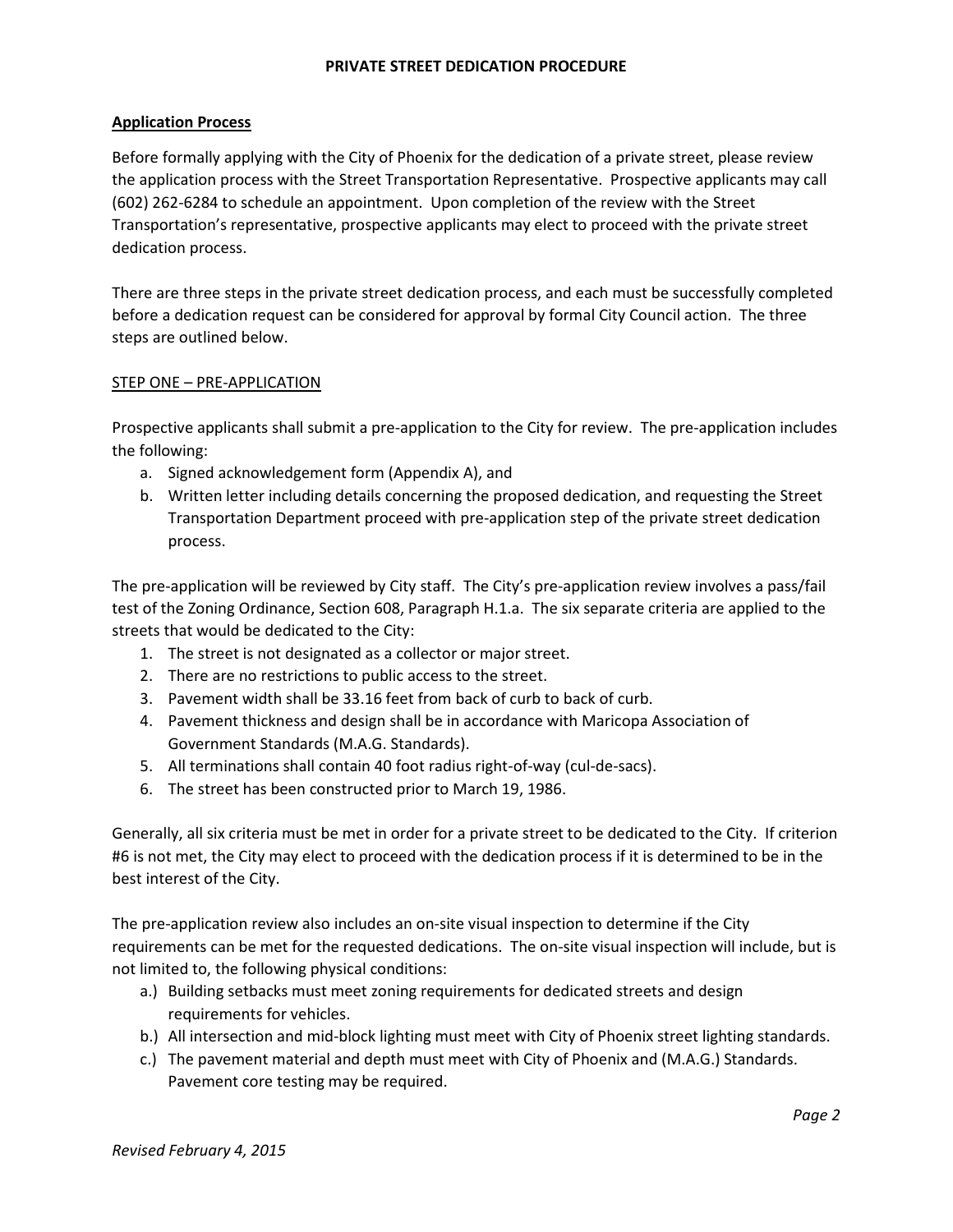- d.) The pavement surface condition must meet City of Phoenix maintenance standards or be brought up to standards.
- e.) Traffic control signs inappropriate or not in conformance to City of Phoenix standards must be removed. City required signs will be installed by the City at the applicants expense.
- f.) Private water and sewer systems will meet with City standards or be upgraded for acceptance by the City.
- g.) Four (4) foot pedestrian access easements will be required on at least one side of all streets with an approved surface as required by the City.
- h.) Fire gates, guard houses, private signs, and other obstructions are required to be removed.
- i.) All intersections and driveways will be required to have unobstructed visibility triangles.
- j.) Trimming or modifications of landscaping, walls or other obstructions to meet City requirements.
- k.) Landscape islands and private parking areas may need to be modified in accordance with plans approved by the City.
- l.) Curb ramp installations.
- m.) Drainage corrective measures.
- n.) Extreme horizontal alignments of vertical grade breaks will need to be corrected, according to plans approved by the City, where they deviate from City of Phoenix standards.

Prospective applicants should expect three to four weeks for City staff review of the pre-application.

A pre-application report will be prepared summarizing the pre-application review including the results of the pass/fail test and the on-site visual inspection described earlier, as well as the options available to the prospective application in order to address deficient areas. A meeting may be called to discuss your options, filling fees, and estimated costs to meet City requirements. At this meeting, City staff will provide prospective applicants with an Application form. Current filing fees may be found in the City Code, Chapter 31 Streets and Sidewalks, Article XI (Private Streets), Part 31-120. Depending on the location and situation, there are other potential fees or costs that may be associated with a particular dedication.

## STEP TWO – APPLICATION

Upon completion of Step One of this process, a formal application may be submitted. Additional information will be required to be filed with your application, which will be provided by your Street Transportation Department representative. Upon formal application, various City departments and utility companies will review your request in detail. Applicants can expect approximately six to eight weeks to process a formal application.

## STEP THREE – STIPULATIONS AND APPROVAL

A final letter of stipulations will be prepared and will be mailed to the applicant. A meeting will be called to review the final stipulations. All stipulations are to be met by the applicant within one year.

A request for a one time extension will require a fee of \$100.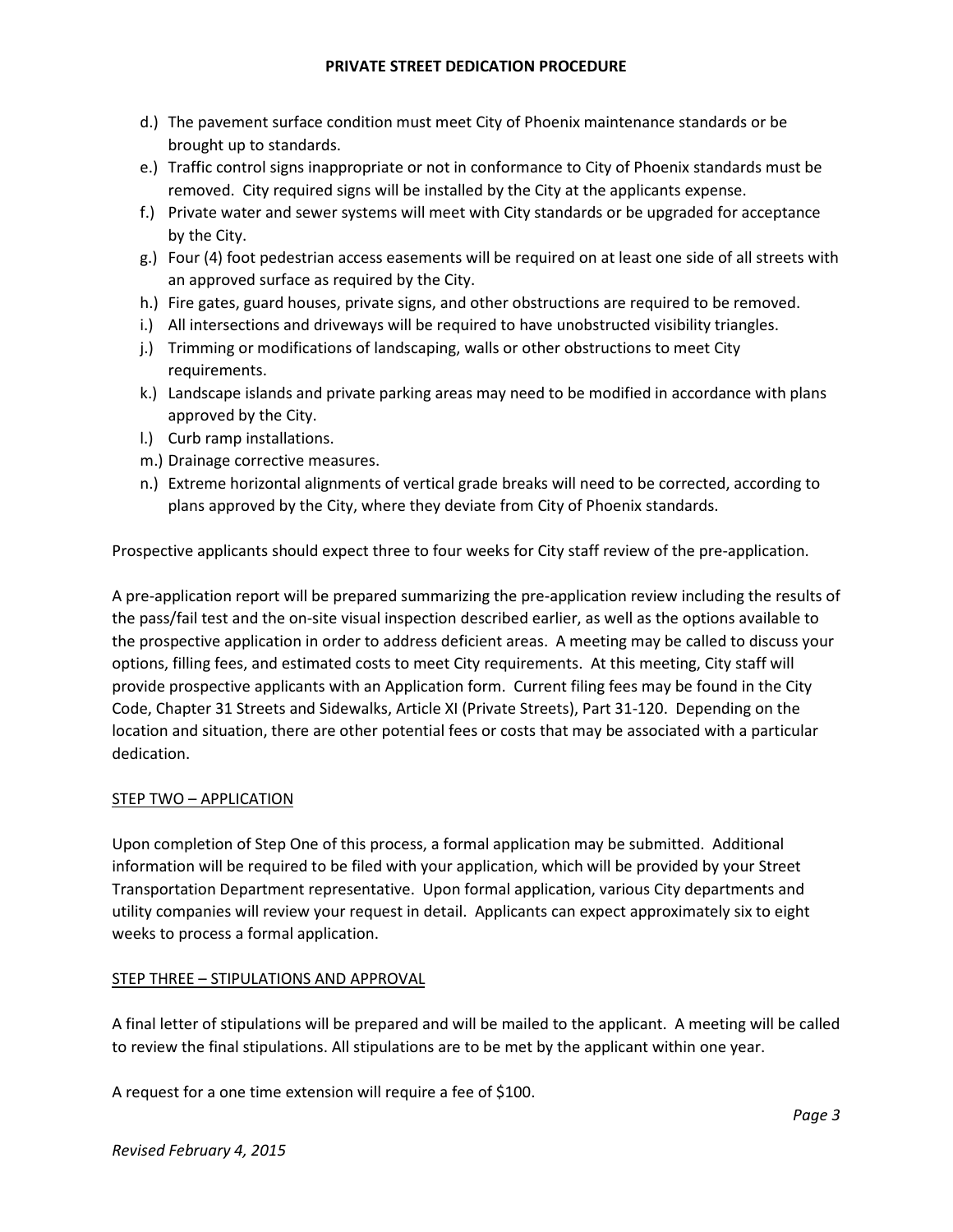If the applicant requests a variance or exception to the stipulations, City staff will evaluate the legal, liability, safety, operations, and maintenance impacts to the requested variances or exceptions. City staff may grant variances or exceptions to the stipulations; however, any such changes to the final letter of stipulations will be noted and documented in City staff's final recommendation to the City Council for approval of the right-of-way dedication.

When all the stipulations are completed to the City's satisfaction and a Map of Dedication is reviewed and approved by the City of Phoenix, then City staff will forward a recommendation to approve the dedication(s) to the Phoenix City Council at its next regularly scheduled meeting.

Following City Council approval, a letter of approval will be sent to the applicant giving the date of acceptance of the right-of-way dedication.